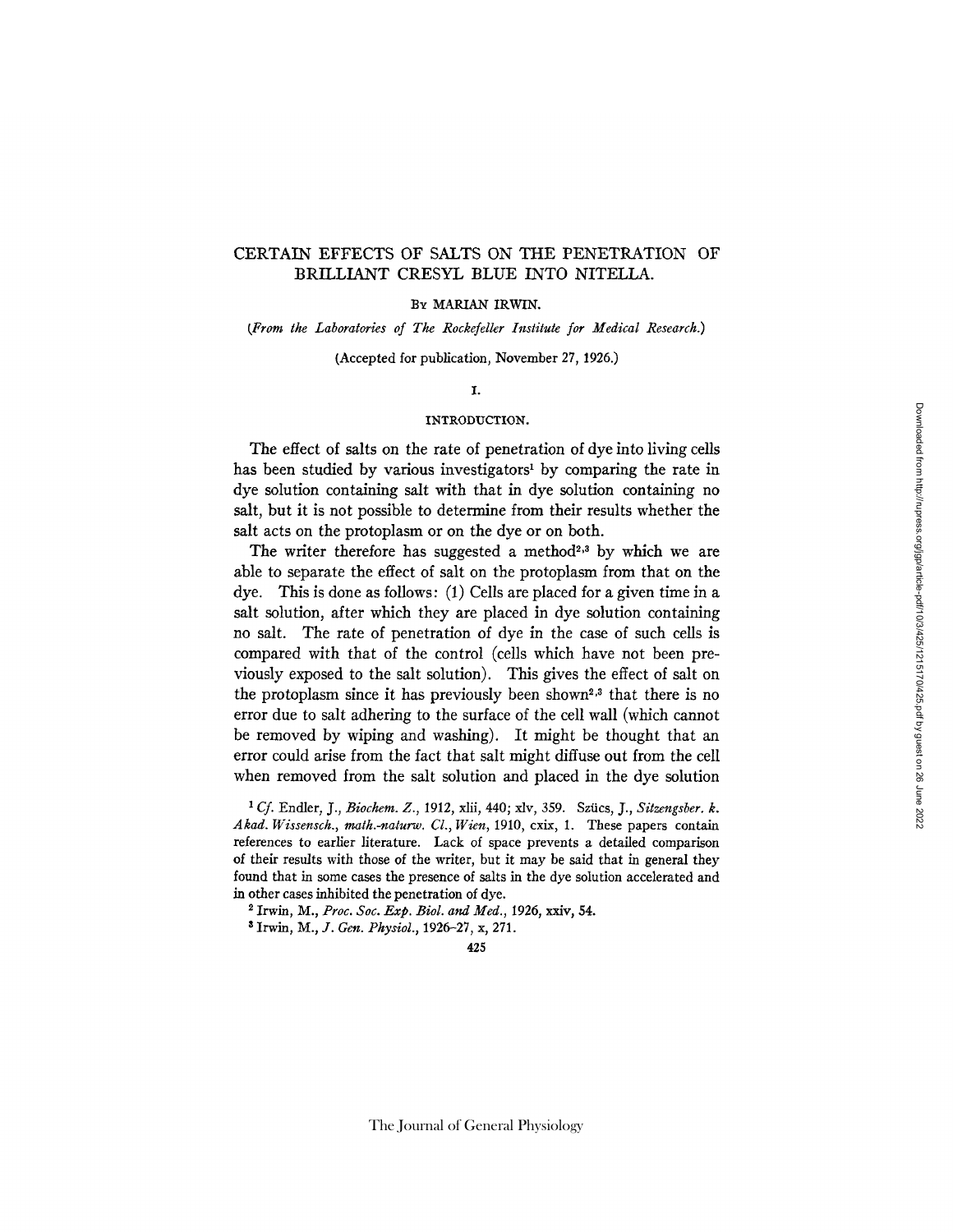containing no salt, and enough of this might collect in the solution just outside the protoplasm to affect the results. This, however, has been shown<sup>2,3</sup> not to take place. (2) Cells previously exposed to water or salt solution are placed in dye solution containing the salt, and the rate of penetration in these cells is compared with that of the control (cells previously exposed to distilled water and then placed in dye solution containing no salt).

Preliminary accounts of such experiments have been given in the writer's previous papers.<sup>2,3</sup> These experiments are of interest because they are helpful in locating the factor controlling the rate of penetration of dye under various experimental conditions, which is one of the important problems in permeability.

The theory underlying the mechanism of the penetration of basic dye into living cells has been presented<sup>4</sup> by the writer and need not be discussed in detail here. But it may be stated that we assume that we are concerned only with the diffusion of the dye in the form of free base (for convenience called DB) into the vacuole, since the salt (called DS for convenience) does not enter the cell very readily. As DB enters<sup>5</sup> the vacuole, some of it changes to DS, and more DB enters until there is in the vacuole a definite ratio of DB/DS depending on the condition of the sap, *e.g.* the pH value and the salt content. At equilibrium,  $DB^6$  in the vacuole is either equal to or proportional to DB in the external solution, depending on the solubility, etc.

### II.

## *Methods.*

Since the method of determining the amount of dye in the vacuole and the general experimental precautions and procedure have been repeatedly described in the writer's previous publications, a detailed account will not be given here.

The determination of the amount of dye in the sap was made colorimetrically. The dye, brilliant cresyl blue, was dissolved in M/150 borate buffer at pH *7.7* unless

<sup>4</sup> Irwin, *M., Y. Gen. Physiol.,* 1926-27, x, 75.

<sup>&</sup>lt;sup>5</sup> The same may be said of DB in the protoplasm.

<sup>6</sup> What we actually measure is the total dye (DB and DS) but since the color of DB and DS is the same, and since there is a definite ratio of DB/DS, we are justified in using this method.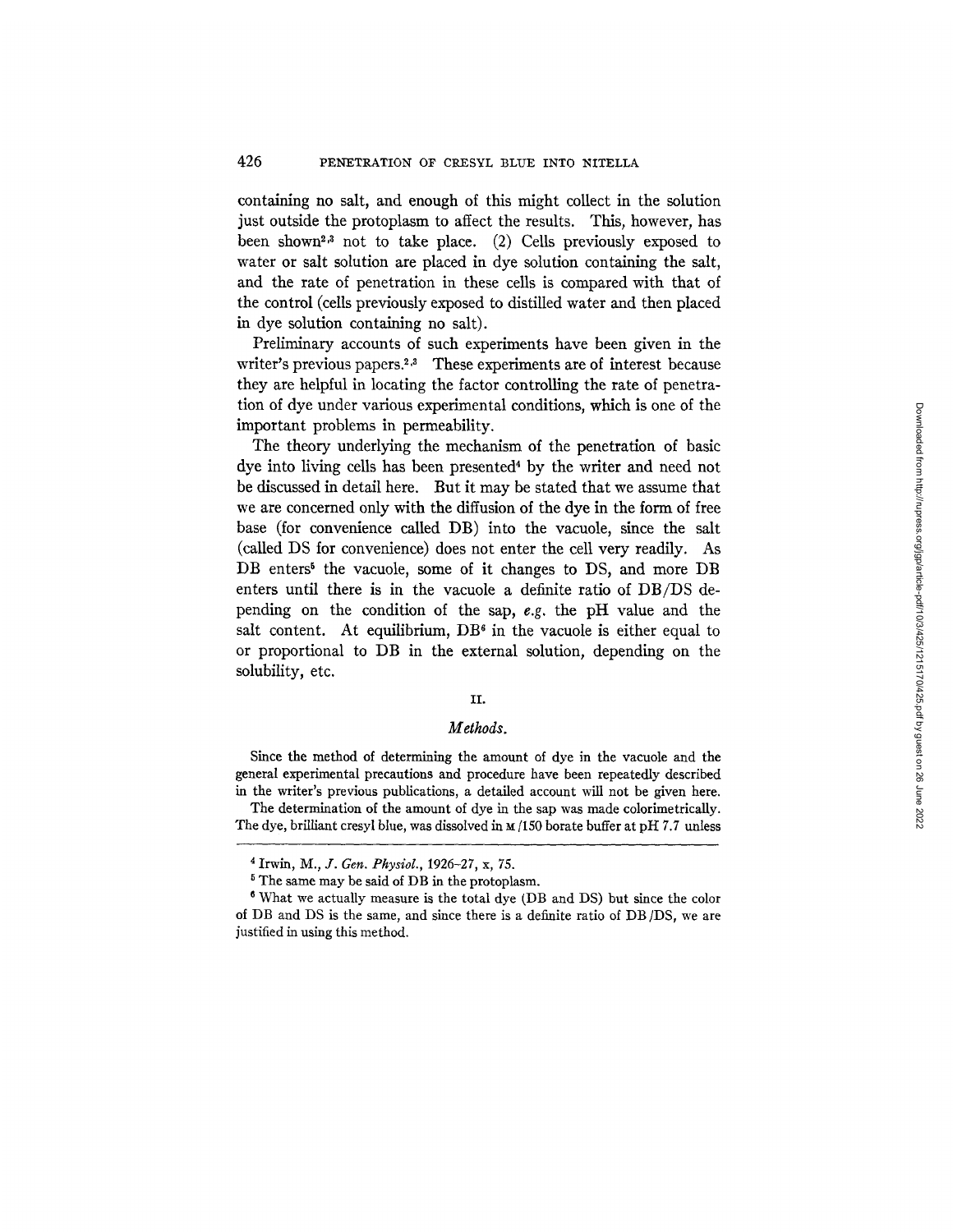# MARIAN IRWIN 427

otherwise stated. The pH values of the solutions were determined by means of the hydrogen electrode. The experiments were carried out in an incubator at  $25 \pm 0.5$ °C.

Only living cells (collected in Cambridge unless otherwise stated) free from foreign growths, such as diatoms on the surface, were used and great care was taken to obtain uniform cells and to keep them all under the same conditions before experimentation. The cells were invariably wiped and washed in distilled water for 5 seconds, and again wiped, before they were placed in any solution.

Each experiment represents an average of about 60 readings on individual cells, and the probable error of the mean is less than 7 per cent of the mean.

In carrying out a series of comparative experiments, approximately the same number of readings was made for each experiment each day, and an average was taken of all the readings of each experiment after 60 readings were made. There may be a great source of error if comparative experiments are not made at the same time and with uniform ceils.

#### HI.

### *Salts with Monovalent Cations.*

The experiments<sup>7</sup> (see Table I) with 0.013  $\text{M}$  NaCl solution show that the rate of penetration of dye (as compared with that of control cells transferred from distilled water to the dye solution) decreases greatly when cells, after exposure to the salt solution for 10 minutes,

7 The experiments were carried out as follows: Cells were divided into four groups:

(a) Ceils were placed for 10 minutes in distilled water (pH 5.4), after which they were wiped and placed in  $0.00014$  M brilliant cresyl blue solution at pH 7.7  $(M/150$  borate buffer mixture). After 2 minutes the concentration of the dye in the sap was determined. This experiment represents the control, and this rate of penetration is used as a standard of comparison.

(b) Cells were exposed for 10 minutes in 0.013  $\mu$  NaCl solution (made up in the distilled water), after which they were wiped and washed for 5 seconds in distilled water. Then they were again wiped and placed in the same dye solution as group a. After 2 minutes the concentration of dye in the sap was determined.

(c) Cells were placed in distilled water for 10 minutes, after which they were wiped, and placed in 0.00014  $\times$  dye solution containing 0.013  $\times$  NaCl at pH 7.7  $(M/150$  borate buffer mixture). After 2 minutes the concentration of dye in the sap was determined.

(d) Cells were exposed for 10 minutes in 0.013  $\mu$  NaCl solution, after which they were wiped, and washed for 5 seconds in distilled water. Then they were again wiped and placed in the same dye solution as group  $c$ . After 2 minutes the concentration of dye in the sap was determined.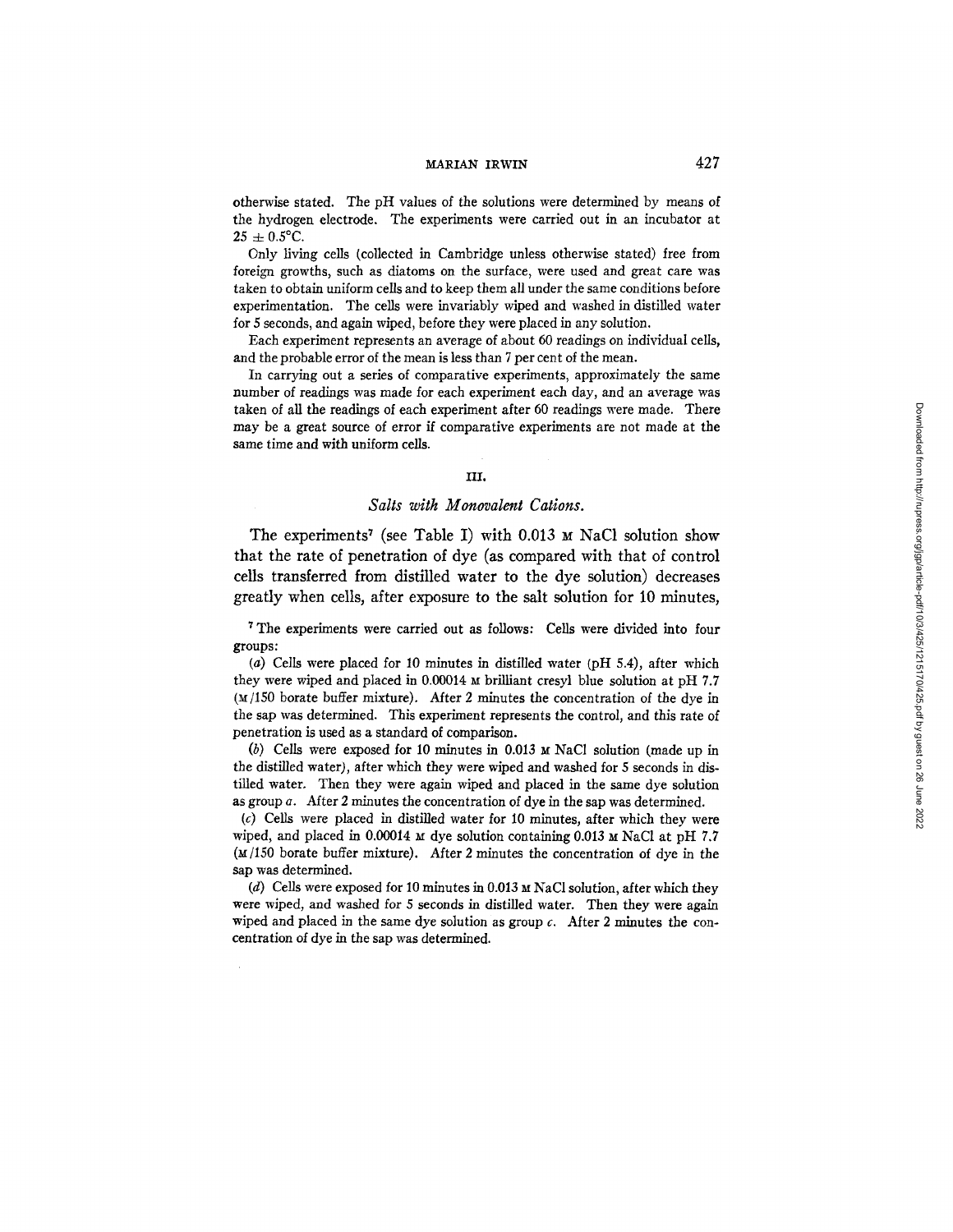### TABLE I.

## *Penetration of Brilliant Cresyl Blue into the Vacuole of Living Cells of Nitella in Presence of NaCl at Different Concentrations.*

I. Concentration of external NaC1 solution.

II. Concentration of dye in the vacuole when cells were placed in NaC1 solution (Column I) for 10 minutes and then placed in 0.00014  $\mu$  dye solution at pH 7.7 (borate).

III. Concentration of dye in the vacuole, when cells were placed in distilled water for 10 minutes and then in 0.00014  $\mu$  dye solution at pH 7.7 (borate) containing the same concentration of salt as in I.

IV. Cells were placed for 10 minutes in the salt solution stated in I, and then placed in the same dye solution as in III.

As a basis of comparison the concentration of dye in the vacuole was taken when cells were placed in distilled water for I0 minutes and then placed in the same dye solution as in II. This concentration was  $25.0 \times 10^{-5}$  M.

In all cases the concentration of dye in the vacuole was determined after 2 minutes exposure to the dye solution.

|         | Concentration of dye in the vacuole |                   |                   |
|---------|-------------------------------------|-------------------|-------------------|
|         | п                                   | ш                 | IV                |
| M       | $M \times 10^{5}$                   | $M \times 10^{5}$ | $M \times 10^{5}$ |
| 0.0500  | 7.9                                 | 30.1              | 33.0              |
| 0.0250  | 7.2                                 | 29.3              | 32.2              |
| 0.0125  | 6.9                                 | 29.5              | 31.4              |
| 0.0063  | 7.6                                 | 29.3              | 30.5              |
| 0.0016  | 15.5                                | 23.8              | 23.7              |
| 0.00063 | 22.8                                | 24.5              | 24.0              |

#### TABLE II.

Concentration of brilliant cresyl blue in the vacuole of living cells of *Nitella*  when cells previously exposed to tap water or for different lengths of time to distilled water or to 0.05  $\times$  or 0.01  $\times$  NaCl solution are placed in 0.00014  $\times$  dye solution at pH 7.7 ( $M/150$  borate buffer mixture) for 2 minutes.

| In tap water<br>-at pH $7.0$ | In distilled water<br>pH 5.4 |                         | In NaCl solution        |                               |                        |                          |                        |
|------------------------------|------------------------------|-------------------------|-------------------------|-------------------------------|------------------------|--------------------------|------------------------|
|                              | $1/2$ min.                   | 10 min.                 | 5 sec.                  | $1/2$ min.                    | 2 min.                 | $5$ min.                 | $10 \text{ min.}$      |
| $M \times 10^{5}$<br>22.4    | $M \times 10^{5}$<br>21.4    | $M \times 10^5$<br>22.1 | $M \times 10^5$<br>24.2 | $\text{M} \times 10^5$<br>5.2 | $M \times 10^5$<br>5.9 | $M \times 10^{5}$<br>4.5 | $M \times 10^5$<br>5.2 |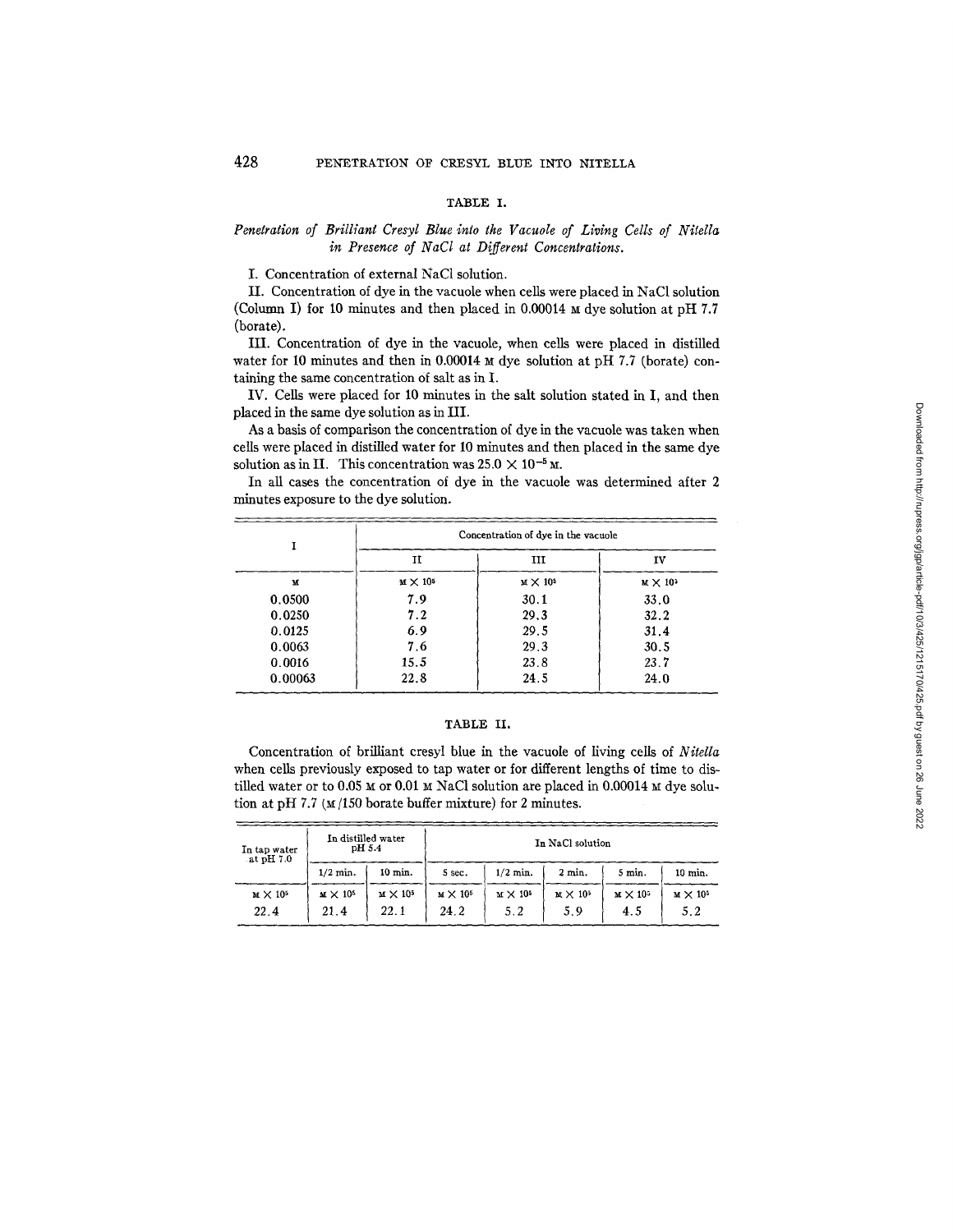# $\text{MARIAN}$  IRWIN 429

are subsequently placed in the 0.00014 M dye solution made up with borate buffer mixture at pH 7.7 for 2 minutes. Cells previously exposed either to distilled water or to  $0.013 \times$  NaCl for 10 minutes and then placed for 2 minutes in the same concentration of dye, at the same pH value, containing 0.013 M NaC1 solution, show a slight increase in the rate of penetration of dye (Table I).

These experiments were repeated with different concentrations of salt between 0.05  $\text{M}$  and 0.0006  $\text{M}$  (Table I). Both the inhibiting and accelerating effects of NaC1 remain about the same between 0.05 M

#### TABLE III.

## *Experiments Showing That the Effect of N aCl on the Protoplasm Causing a Decrease in the Rate of Penetration of Brilliant Cresyl Blue into the Vacuole of Nitella (Collected in New York) Is Not Readily Reversible.*

I. Represents the control experiment. Cells placed for 10 minutes in distilled water and then placed in the dye solution.

II. Cells were exposed for 2 minutes to  $0.0016$  M NaCl solution after which they were placed in the dye solution.

III. Cells were exposed for 2 minutes to 0.0016 M NaC1 after which they were washed in a large volume of distilled water for 1 hour, and then placed in the dye solution.

In every case the cells were placed for 1 minute in  $0.00014 \times d$  dye solution at pH 7.7 (M/150 borate buffer mixture).

|                      | $M \times 10^{5}$ | $M \times 10^{5}$ | $M \times 10^5$ |
|----------------------|-------------------|-------------------|-----------------|
| Amount of dye in sap | 31.8              | 18.9              | 20.0            |

and 0.006 M, but below the latter concentration both effects diminish as the concentration decreases until at 0.0006 M solution there is practically no more effect.

This inhibiting effect of NaCl may be brought about in  $\frac{1}{2}$  minute at  $0.01$  M or above (Table II). This effect is not removed by transferring the cells after 2 minutes from the salt solution to distilled water and leaving them for 1 hour, as shown in Table III.

When the experiments were repeated with KCl, KNO3, LiCl, Na citrate, and Na<sub>2</sub>SO<sub>4</sub> at 0.01  $\mu$  solution the same results were obtained as is shown in Table IV.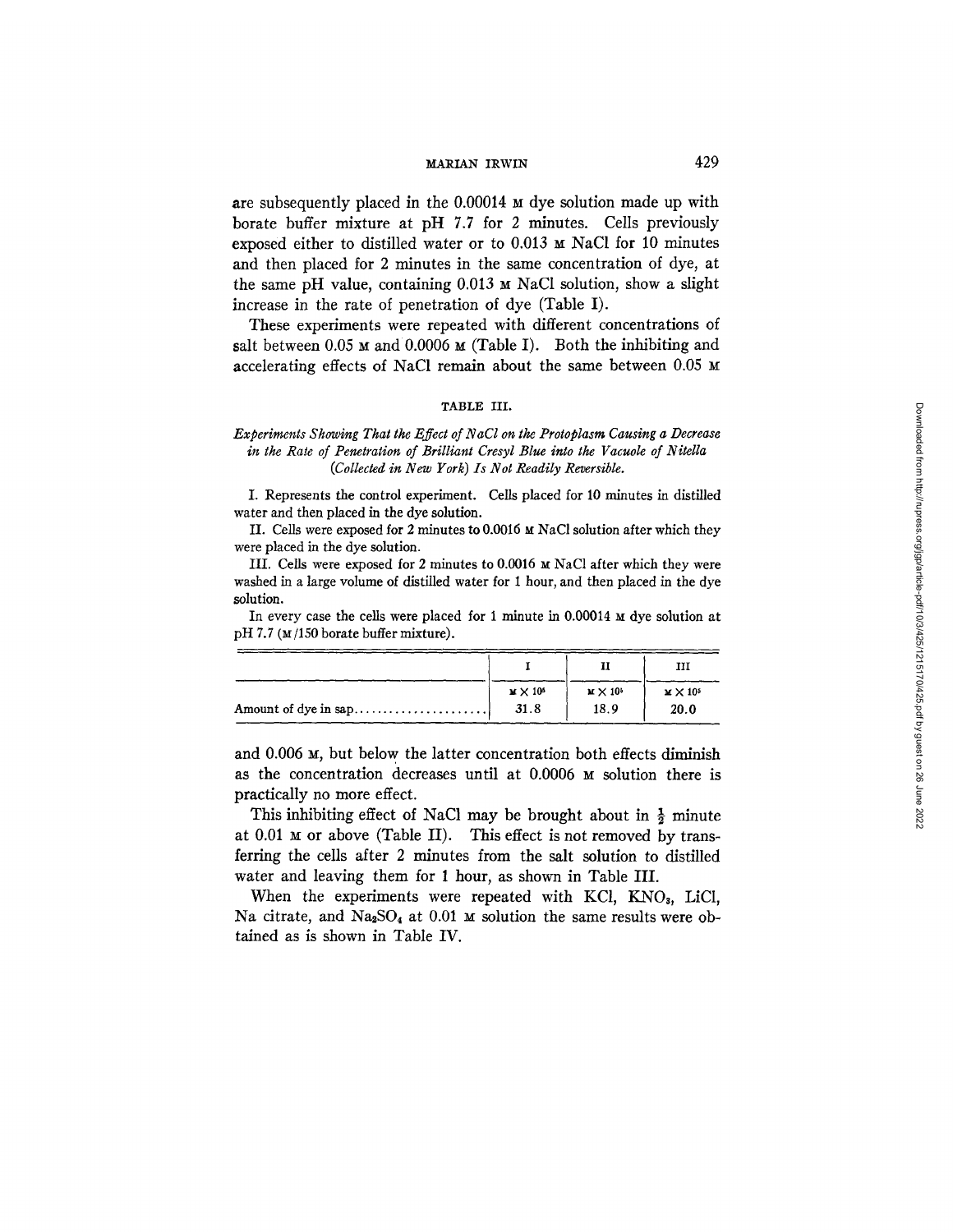#### TABLE IV.

## *Penetration of Brilliant Cresyl Blue into the Vacuole of Living Cells of Nitella in the Presence of Salts.*

I. Cells were exposed for 10 minutes to  $0.01 \text{ m}$  salt solution after which they were placed in the 0.00014  $\times$  dye solution at pH 7.7 ( $\times$ /150 borate buffer mixture).

II. Cells were exposed for I0 minutes to distilled water after which they were placed in the 0.00014  $\text{M}$  dye solution at pH 7.7 ( $\text{M}/150$  borate buffer mixture) containing 0.01 M salt,

III. Cells were exposed for 10 minutes to 0.01  $\text{M}$  salt solution after which they were placed in the same dye solution as in II.

As a basis of comparison the concentration of dye in the vacuole was taken when the cells were placed in distilled water for 10 minutes and then transferred to the same dye solution as in I. This concentration was  $24.2 \times 10^{-5}$ M.

In all cases the cells were placed in the dye solution for 2 minutes.

| 0.01 Mexternal salt solution.                                                           | Concentration of dye in the vacuole |      |      |  |
|-----------------------------------------------------------------------------------------|-------------------------------------|------|------|--|
|                                                                                         |                                     | п    | ш    |  |
|                                                                                         | 6.9                                 | 28.1 | 31.0 |  |
|                                                                                         | 7.9                                 | 27.8 | 32.5 |  |
|                                                                                         | 8.3                                 | 29.0 | 31.3 |  |
| $KNO_3, \ldots, \ldots, \ldots, \ldots, \ldots, \ldots, \ldots, \ldots, \ldots,$        | 7.3                                 | 27.5 | 30.0 |  |
|                                                                                         | 5.8                                 | 29.5 | 32.2 |  |
|                                                                                         | 5.5                                 |      |      |  |
| $CaCl2, \ldots, \ldots, \ldots, \ldots, \ldots, \ldots, \ldots, \ldots, \ldots, \ldots$ | 26.0                                | 26.2 | 26.5 |  |
|                                                                                         | 26.2                                | 25.9 | 27.0 |  |
|                                                                                         | 25.8                                | 26.5 | 26.8 |  |
|                                                                                         | 29.2                                |      |      |  |
| $La(NO3)3$                                                                              | 28.3                                |      |      |  |

# IV.

## *Salts with Bivalent and Trivalent Cations.*

When the experiments<sup>8</sup> were carried out using salts with bivalent and trivalent cations, namely,<sup>9</sup> MgCl<sub>2</sub>, CaCl<sub>2</sub>, MgSO<sub>4</sub>, LaCl<sub>2</sub>, and

s These experiments were carried out by dividing the ceils into four groups in the same manner as with NaC1, as described in Foot-note 7, which should be consulted for the details of the experiments.

 $^9$  LaCl<sub>3</sub> and La(NO<sub>3</sub>)<sub>3</sub> reduced the pH value of the solution considerably so that the experiments were carried out with lower concentrations of the salt and the same result was obtained.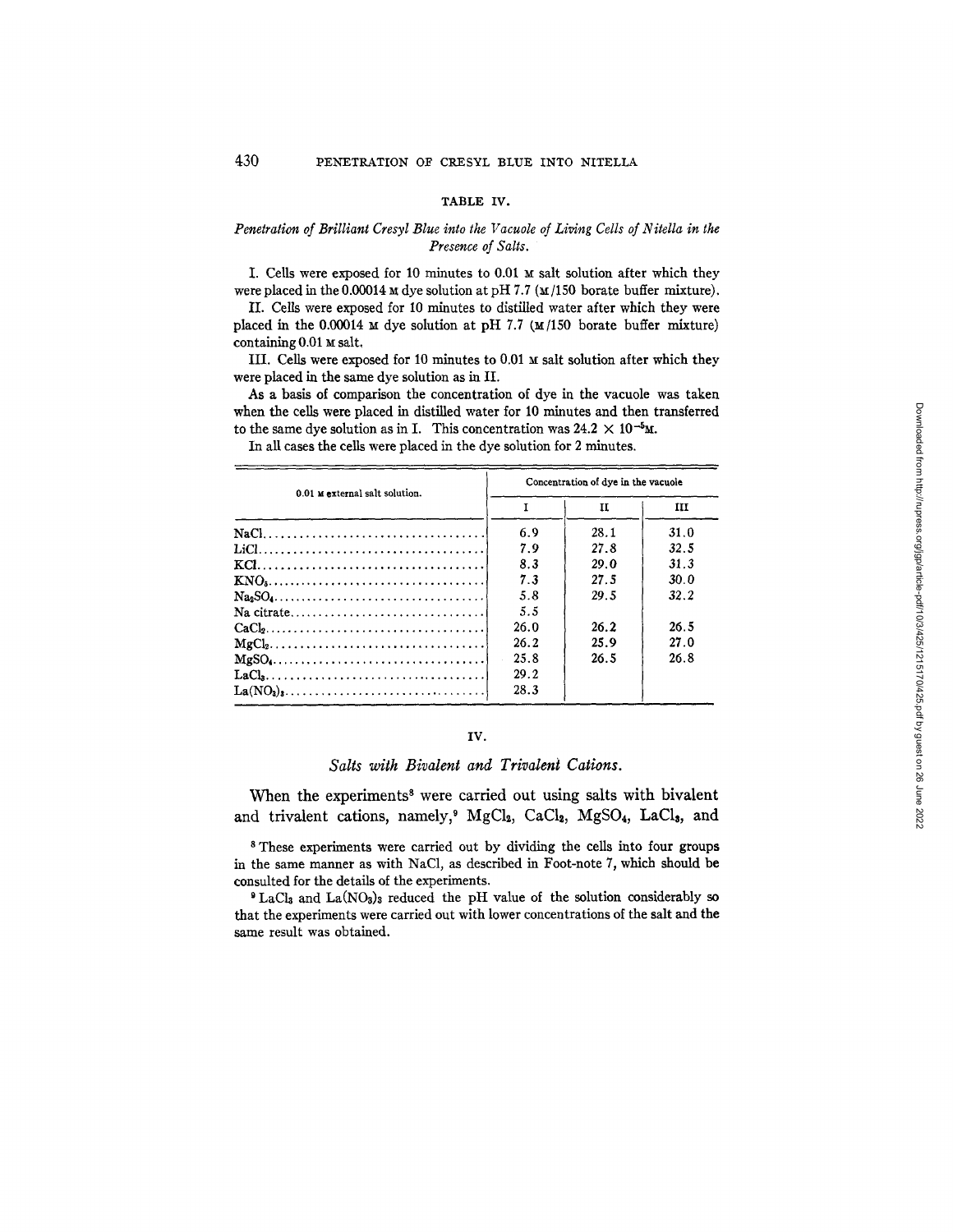# $\text{MARIAN}$  IRWIN 431

 $La(NO_s)_s$ , it was found that there is a very slight accelerating effect in the case of cells previously exposed to the salt solution and then placed in the dye solution containing either salt or no salt, as weU as in the case of cells directly transferred from distilled water to the dye solution containing salt (Table IV).

### **TABLE V.**

### *Experiments Showing That the Effect of NaCl on the Protoplasm Causing a Decrease in the Rate of Penetration of Brilliant Cresyl Blue into the Vacuole of Living Cells of (New York) Nitella May Be Removed by Salts with Bivalent and Trivalent Cations.*

The cells were left for 5 minutes in each salt solution, and then placed in 0.00014  $\mu$  dye solution at pH 7.7 ( $\mu$ /150 borate buffer mixture) for 1 minute.

The cells were exposed to the various solutions in the order given. The cells kept in distilled water for 5 minutes and then transferred to the dye solution for 1 minute had  $28 \times 10^{-5}$  M dye in the vacuole.

The cells exposed to 0.001  $\boldsymbol{\text{m}}$  NaCl for 5 minutes and then transferred to the dye solution had 15.6  $\times$  10<sup>-5</sup>  $\times$  dye in the vacuole.

| Salt solution                                                                               | $0.001 \leq NaCl$ , then salt solution,<br>then dve | Salt solution,<br>then 0.001 M NaCl,<br>then dye |  |
|---------------------------------------------------------------------------------------------|-----------------------------------------------------|--------------------------------------------------|--|
|                                                                                             | $M \times 10^{5}$                                   | $M \times 10^{5}$                                |  |
| $0.01$ M $MgCl2, \ldots, \ldots, \ldots, \ldots, \ldots, \ldots, \ldots, \ldots$            | 29.5                                                | 16.1                                             |  |
| $0.01 \text{ m } \text{MgSO}_4 \dots \dots \dots \dots \dots \dots \dots \dots \dots \dots$ | 30.0                                                | 16.6                                             |  |
| $0.001 \text{ m } \text{MgSO}_4, \ldots, \ldots, \ldots, \ldots, \ldots, \ldots, \ldots$    | 29.2                                                | 15.0                                             |  |
|                                                                                             | 28.4                                                | 17.0                                             |  |

In considering the results obtained with all the salts given above, we may conclude that the decreasing effect<sup>10</sup> of the salts with monovalent cations is due to the effect of the cations and not to that of the anions, while the bivalent and trivaient cations have no inhibiting effect on the protoplasm.

 $10$  For results with certain concentrations of dye and salts (including a decrease in penetration of dye in dye solution containing either 0.05  $\times$  CaCl<sub>2</sub> or MgCl<sub>2</sub> at higher pH value). See Irwin, M., *Proc. Soc. Exp. Biol. and Med.,* 1926- *27,* xxiv, No. 4.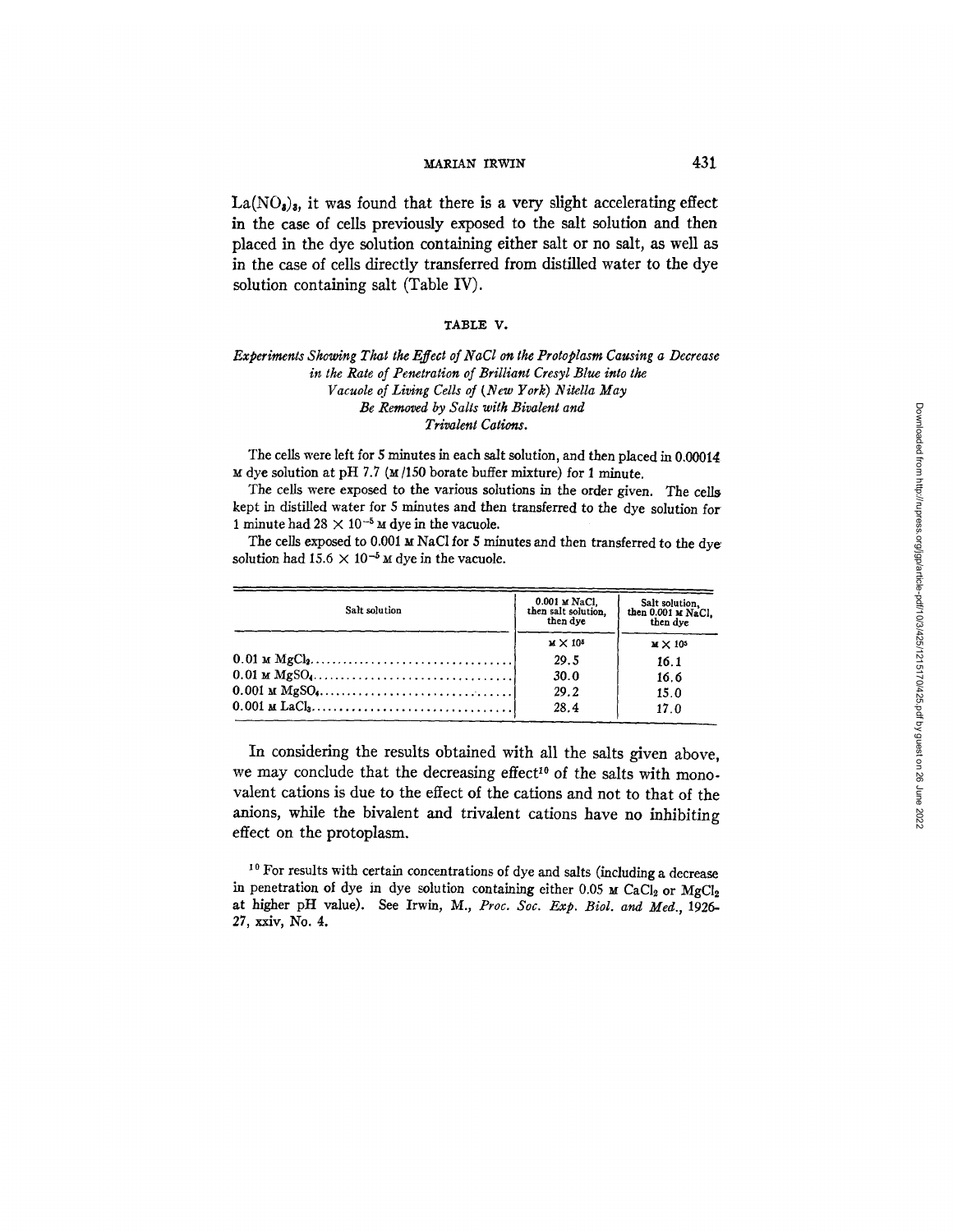### *v.*

# *The Inhibiting Effect of NaCl May Be Removed by Salts with Bivalent and Trivalent Cations.*

The question now arises whether the inhibiting effect of NaC1 may be entirely or partially removed by other salts. To test this question the following experiments were made.

Cells were exposed to 0.001 M NaC1 solution for 5 minutes after which they were washed in 0.01  $\text{M gCl}_2$  for 5 minutes, and then transferred to the dye solution. The inhibiting effect of NaC1 was found to have been completely removed<sup>11</sup> since the rate of penetration of dye was the same as that of the control, as shown in Table V. This inhibiting effect, however, was not removed when cells were first exposed to the  $MgCl<sub>2</sub>$  solution and subsequently treated with NaC1 and then placed in the dye solution (Table V)

The same result is obtained (Table V) when  $LaCl<sub>3</sub>$  and MgSO<sub>4</sub> are used instead of  $MgCl<sub>2</sub>$ .

No inhibiting effect of NaC1 is produced if cells are exposed to 0.02  $M$  NaCl containing 0.01  $M$  MgCl<sub>2</sub> and then placed in the dye solution. In some cases the inhibiting effect of NaC1 is removed in dye made ~up with phosphate buffer mixture, or with borate buffer mixture at high pH value in which borax predominates, or at lower pH value containing NaCl or  $MgCl<sub>2</sub>$ .

# *Theoretical Considerations.*

The experimental results described above appear to involve two factors, (1) effect of salt on the dye, (2) action of salt on the protoplasm (either at the surface or in the interior).

A salt (with monovalent, bivalent, or trivalent cations) may affect the dye in three ways,  $(a)$  increase the dissociation of the dye,  $(b)$ decrease the solubility of the dye,  $(c)$  have some other (possibly specific) effect on the dye.

In order to study the effect of salt on the dye experiments were made on the distribution of the dye between chloroform and the 0.00014

<sup>11</sup> The inhibiting effect brought about by 0.01 M NaC1 may also be removed by phosphate buffer mixture containing  $0.00014$   $\text{M}$  dye, while it cannot be removed by the buffer solution containing no dye.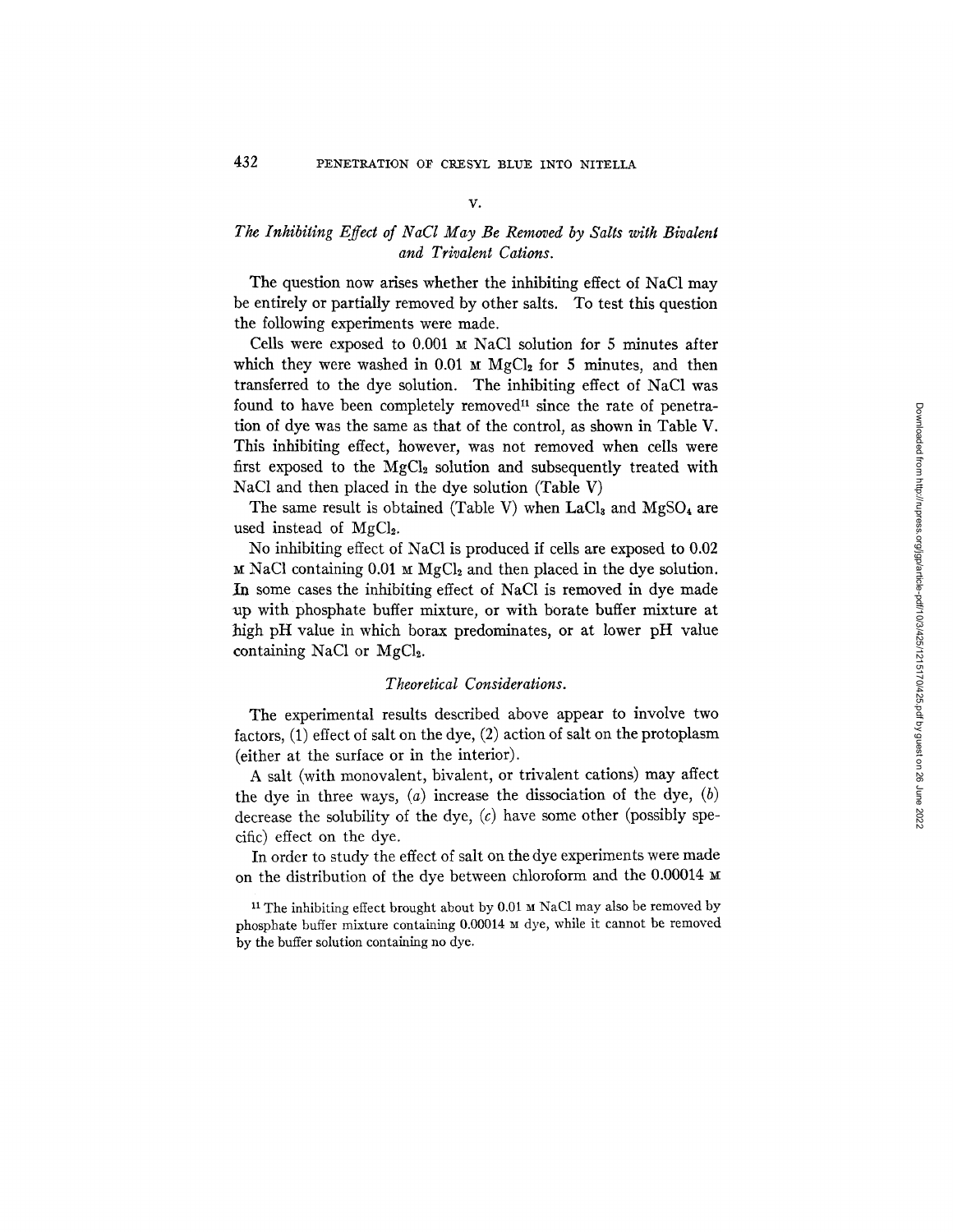MARIAN IRWIN 433

dye solution (borate buffer mixture) at pH 7.7. These show that the addition of 0.01  $\text{M}$  NaCl or 0.01  $\text{M}$  MgCl<sub>2</sub> to the dye solution does not increase the amount of dye taken up by the chloroform as would be the case if the dye were being salted out but on the contrary decreases it, which may indicate that the solubility of the dye (at such concentrations of the dye and the salts as are here employed) is not affected as much as the dissociation constant of the dye. The salt appears to increase the dissociation of the dye which would cause less dye to enter the chloroform.

The question arises whether we can apply these results directly to *Nitella.* In view of the fact that the rate of penetration of the dye at various pH values was previously found\* by the writer to correspond with the amount of dye absorbed by the chloroform from aqueous solution at these pH values, we might expect a similar correspondence to exist when cells are placed in the dye solution containing the salt, but the experiments show the contrary. Less dye is taken up by the chloroform while more dye is taken up by the cells when the aqueous dye solution contains salt. This may indicate that the effect of change in solubility exceeds that of the shift in dissociation constant, in the case of *Nitella,* since the partition coefficient of DB between the cell vacuole and the external solution is small, probably less than 1. Hence a slight change in the solubility of DB in the external solution may bring about a great change in the partition coefficient, while the partition of DB between chloroform and  $M/150$  buffer solution is found to be exceedingly large so that a slight change in the solubility may have no appreciable effect on the partition coefficient. But it does not seem possibe to explain these results on *Nitella* entirely on the basis of solubility because the salting out effect of a salt with monovalent cation, such as NaC1, would probably be less than that of a salt with bivalent cation, such as  $MgCl<sub>2</sub>$ , so that at the same concentrations one might expect less accelerating effect with NaCl than with  $MgCl<sub>2</sub>$ , but the experiments show that NaCl brings about a greater effect than  $MgCl<sub>2</sub>$  (which has very little effect) which indicates that the situation may be complicated by additional factors such as the specific effect of cations on the dye and on the protoplasm.

That the accelerating effect in dye plus NaC1 is due to the direct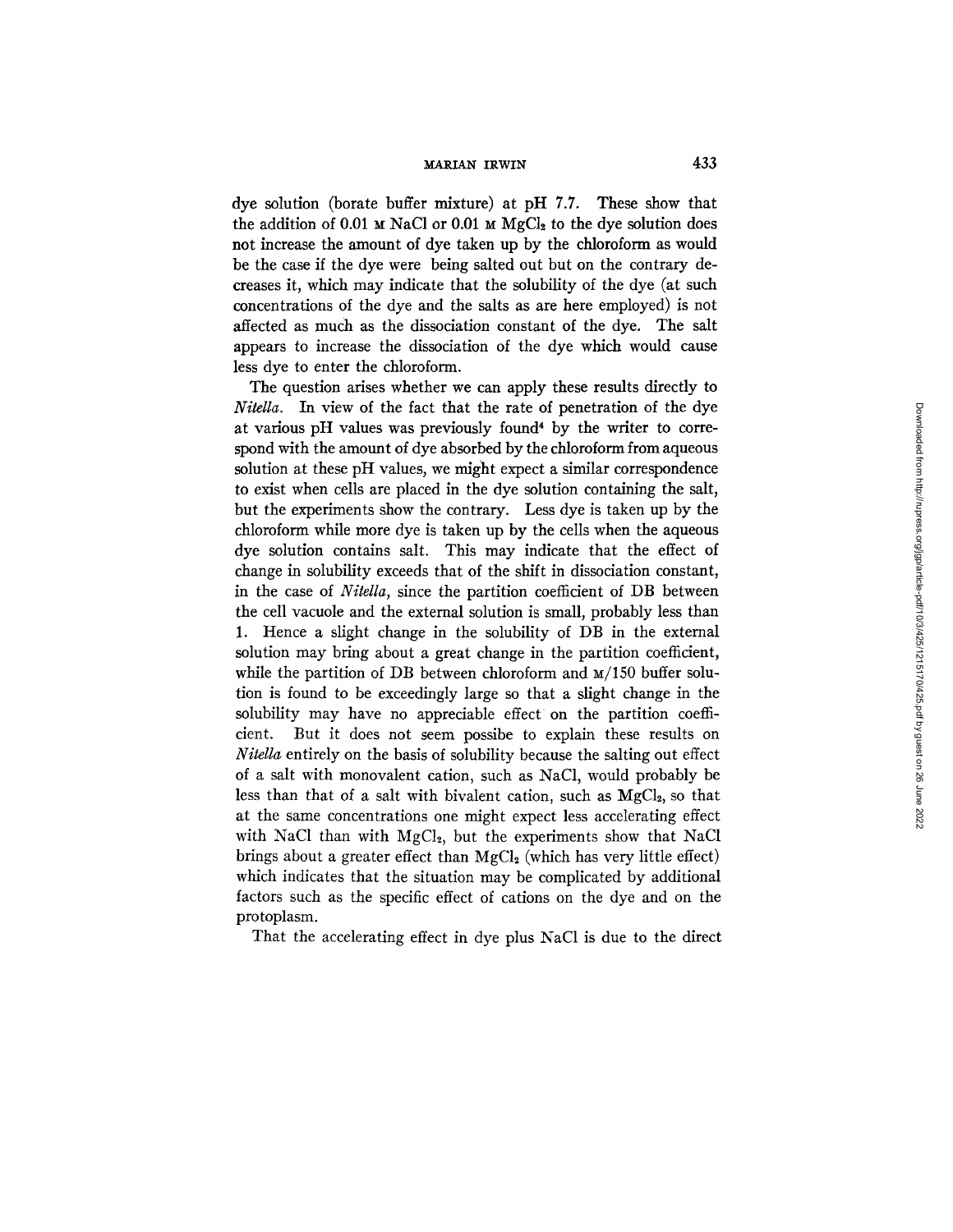# 434 PENETRATION OF CRESYL BLUE INTO NITELLA

action of the salt on the dye in the external solution and not on the protoplasm is shown by the experiment where the cells are exposed to the salt solution and then placed in the dye solution containing no salt, in which case there is a decrease in the rate of penetration of dye instead of an increase. This decrease cannot be due to the entrance of salt into the vacuole since the halide content remains unchanged. It must therefore be due to the presence of the salt in the protoplasm (either at the surface or in the interior). We may then assume that the salt acts on the protoplasm in such a way that the rate of penetration of dye from the external solution into the protoplasm is decreased (it might, for example, decrease the solubility of dye in the protoplasm or increase the viscosity of the protoplasm) and if the penetration of dye into the outer surface of the protoplasm is slower than the diffusion of the dye from the protoplasm into the vacuole we may expect a decrease in the amount of dye in the vacuole.

A striking fact is that this inhibiting effect not only disappears but is replaced by an accelerating effect when cells thus exposed to the salt solution are placed in the dye solution containing salt. The accelerating effect is a little greater in this case than when cells are first exposed to distilled water and then placed in the same dye solution. It has been shown by experiments that at the concentration of NaC1 employed the effect of the salt on the protoplasm is immediate so that irrespective of whether the cells have been formerly exposed to the salt or not the condition of the protoplasm may be practically the same very soon after the cells are placed in the dye solution containing the salt.

If this is true we may assume that the reason the accelerating effect is a little greater in the case of the cells previously exposed to the salt is because there is a greater accumulation of salt in the very thin film of liqtid between the protoplasm and the cell wall and that this acts on the dye.

It would seem that this accelerating effect is due to a change in the nature of the dye (produced by the salt) which makes the dye penetrate more rapidly. It may not be necessary to suppose that the combination of salt plus dye affects the protoplasm so as to increase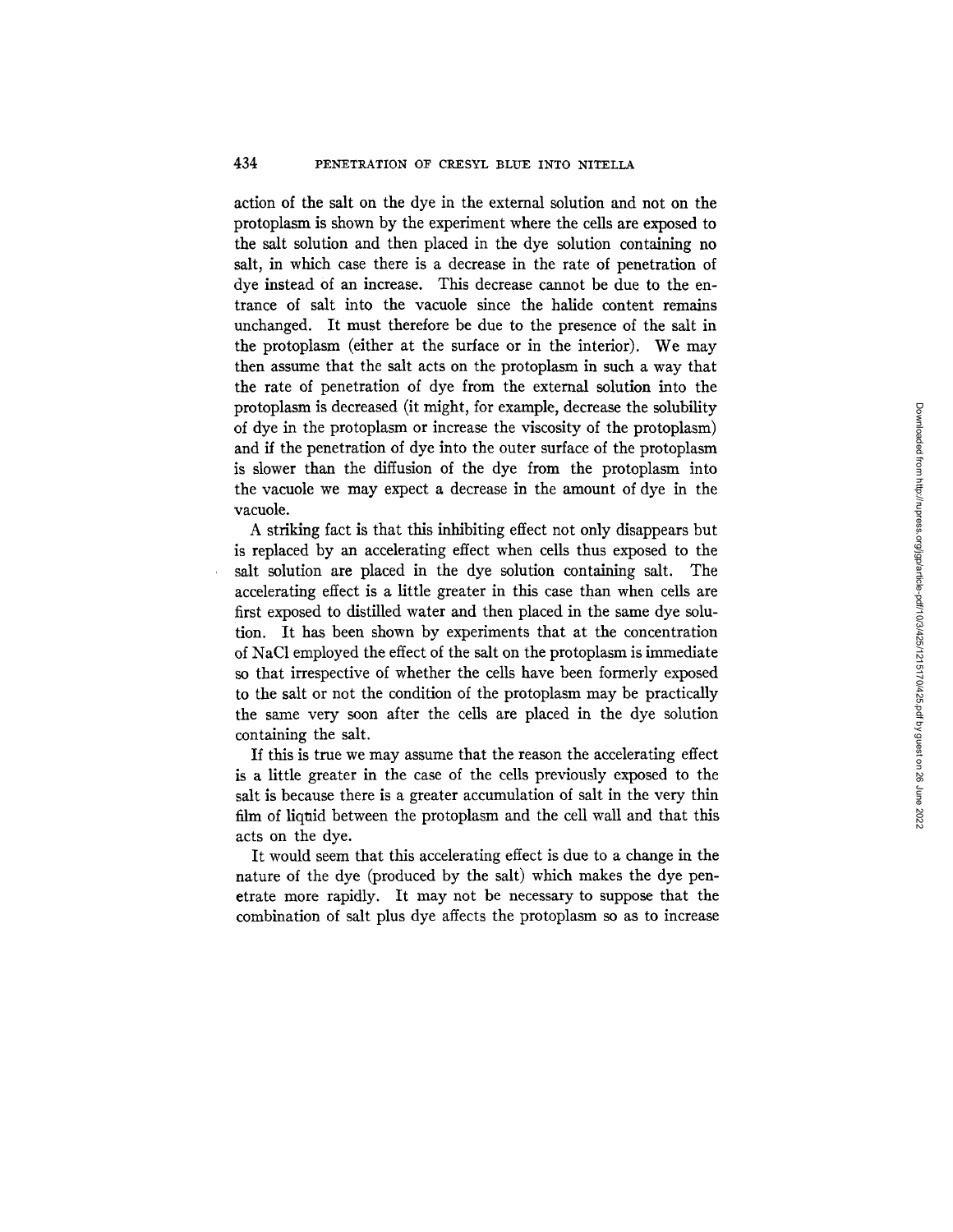# *MARIAN IRWIN* 435

penetration because cells exposed<sup>12</sup> to such a combination behave subsequently like those exposed to salt without dye (showing a decrease in the rate of penetration when placed in the dye). We may therefore suggest that the effect of salt on the protoplasm is not affected by presence of dye. Further experiments are necessary, however, to determine this conclusively.

In striking contrast to the behavior of NaC1 is that of salts with bivalent and trivalent cations. When cells are exposed to a solution of  $MgCl<sub>2</sub>$  and then placed in the dye solution there is no inhibiting effect such as is produced by previous exposure to NaCI. On the contrary, there is apparently an accelerating effect but this is so small that it may possibly be due to experimental error.

There is another difference<sup>13</sup> between these salts. The inhibiting effect of NaCl may be reversed by adding  $MgCl<sub>2</sub>$  to the solution containing NaCl or by washing the cells with a solution of  $MgCl<sub>2</sub>$ after they have been exposed to the solution of NaC1.

### SUMMARY.

The effect of various substances on living cells may be advantageously studied by exposing them to such substances and observing their subsequent behavior in solutions of a basic dye, brilliant cresyl blue.

The rate of penetration of the basic dye, brilliant cresyl blue, is

<sup>12</sup> From the time curves it is evident that the same amount of accelerating effect is produced whether the cells are placed in  $0.02 \text{ m NaCl}$  solution at pH 7.7 (borate buffer mixture) containing  $14 \times 10^{-5}$  M or  $1.7 \times 10^{-6}$  M dye. An inhibiting effect is produced when cells are exposed for 3 minutes to  $0.02 ~\text{m}$  NaCl solution at pH 7.7 (borate buffer mixture) containing either 1.7  $\times$  10<sup>-6</sup>  $\times$  dye or no dye, and then placed in  $14 \times 10^{-5}$  M dye solution at the same pH value for 1 minute.

<sup>13</sup> These differences may result from the fact that each salt affects the protoplasm or the dye in more than one way so that the net result may differ because with one salt one effect is of primary importance while with another salt a different effect predominates. One salt may affect diffusion from the external solution into the protoplasm a great deal while another may have more effect on the diffusion from the protoplasm into the vacuole and the location of these effects may change with alterations in concentration. The same may be said of differences in viscosity, solubility, etc.